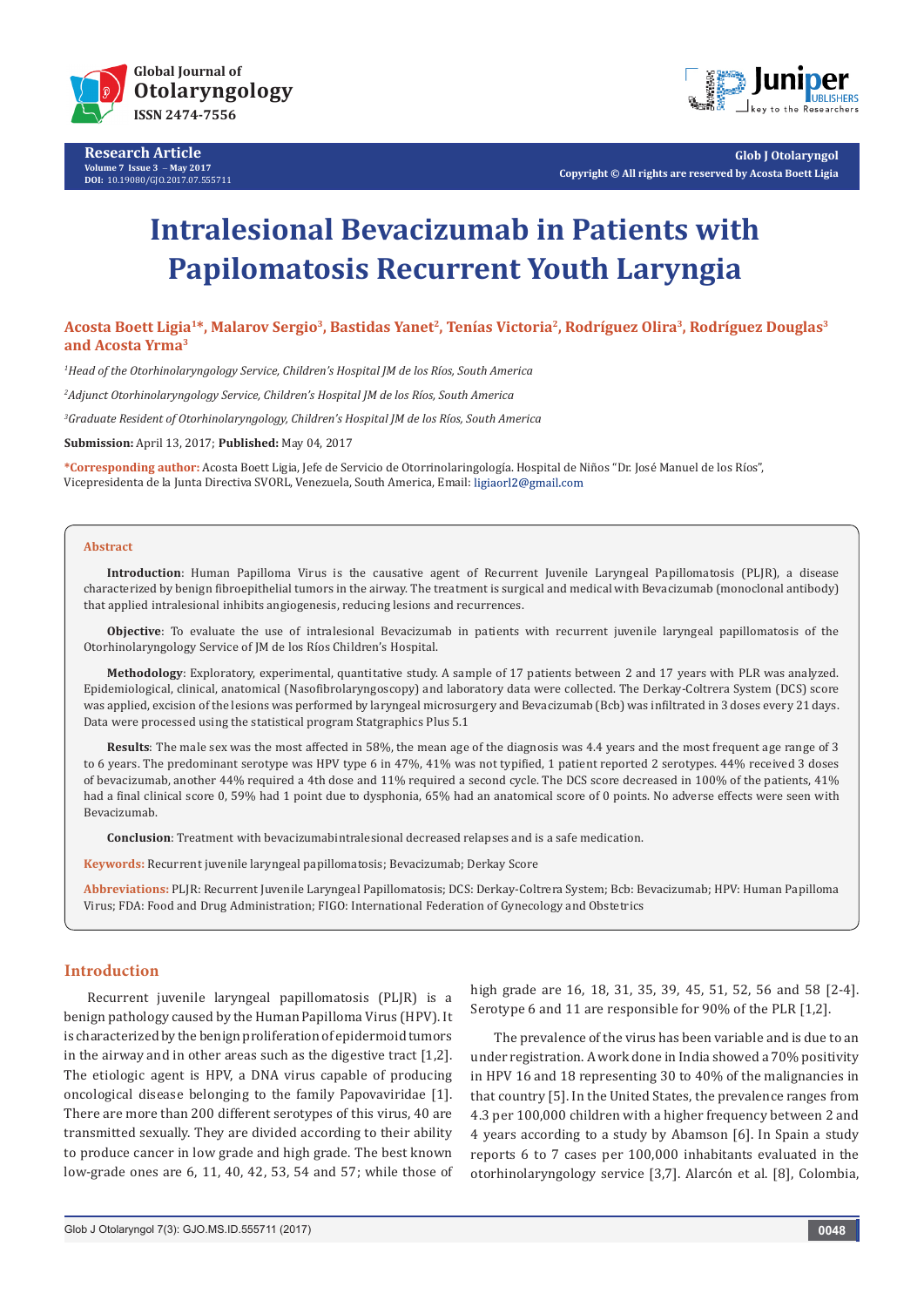conducted a retrospective study of 3 hospital centers, obtaining 100 patients with PLR from 2006 to 2012, aged between 2 months and 83 years, with a general average of 39 years  $\pm$  5 years, 78% of which belonged to sex male. 18 patients were children aged 8.9 +/- 4.6 years; 82 were adults aged 45.6 +/-15.9 years. The age of diagnosis in the juvenile group was on average  $6.01 +$ /- 4.6 years. 7% (2 pediatric patients, 5 adults) required more than 10 surgical interventions. Bello in 2001 in Venezuela typified 15 patients with PLRJ in Caracas and showed that the average age was 9 years, a minimum of 3 years and a maximum of 20 years and the serotypes found in 53% of the samples processed were 6 and 11 [9].

In 1997 Acosta et al. [10] carried out a retrospective, descriptive study in the HJM de los Ríos in Caracas, finding 51 patients between 1990 and 1995, where 54% were female, the most frequent age group was 1 to 3 years With 47%, 4 to 6 years 29%, where 84% belonged to a low and medium low social stratum (graffar scale IV and III). In 90% of patients were obtained through vaginal delivery however the percentage of known mother with HPV 7%. With regard to surgical treatment (injury excision), 70% required less than 10 surgeries, 26% between 10 and 30, 1 patient required more than 30 surgeries during the course of the disease. Castillo H et al. [11], in 2014 performed a study in the Children's Hospital, covering all patients with laryngeal papillomatosis in our center reporting a frequency of 0.8% regarding all consultations in the otorhinolaryngology service between July 2013 and June 2014 , The mean age of diagnosis was  $5.7 \pm 3.2$  years, the mean number of surgical interventions was 3 during the course of the disease, the most frequent viral genotype was type 6 In 50%, 11 in 11%, coinfection 6 and 11 in 11,% and the rest was non-typed. 83% of the patients were born via vaginal delivery.

Gonzalez J, in Maracaibo Venezuela, studied 34 patients with esophageal HPV, showing a male prevalence of 56.3% and a relative risk of acquiring the pathology in 4.2 with p <0.05. The age of highest prevalence was 40 to 49 years old (43.75%), the mestizo race prevailed in 75%, while 62.5% of the patients came from the Zulia state [3]. Limongu L [12], in Caracas, Venezuela studied pediatric patients with lesions in the oral cavity, finding 21 aged between 3 and 15 years old, where the female sex corresponded to 57.1%. The predominant age range was between 5 and 7 years. 9 patients reported positive typing by polymerase chain reaction for serotype 13 [12].

With respect to the clinic, there is a period of years which is asymptomatic from the infection process. The main route of infection in children is via the transvaginal route at the time of delivery with values reported in almost 90% of patients [11,12]. C-section in children may reduce the risk of papillomatosis but is not absolutely definite [13]. Smith et al. [14] in 2010 performed a prospective cohort study, with 66 pregnant women with HPV positive by polymerase chain reaction and 77 pregnant women with HPV negative. Subsequently, 418 newborns and infants

were followed up for 14 months. The result obtained determined positivity per pcr in 19.7% of the children of mother HPV + and 16.9% of the children of mother HPV negative. The most frequent serotype found in children was 16. There was strong evidence among HPV + mothers and children with HPV + at 6 weeks postpartum.

The clinic is predominantly respiratory, due to progressive dysphonia, stridor, respiratory difficulty, which leads to conditioning the quality of life of the patient and categorizing it as an emergency is extreme situations [11]. The diagnosis is based on the epidemiological antecedent, the clinical picture and the finding of characteristic lesions and their subsequent study. Nasofibrolaryngoscopy plays a fundamental role in the finding of lesions. Diagnostic confirmation is through the histopathological study of the lesions obtained in a surgical procedure evidencing the presence of koilocytes, epithelial hyperplasia and hyperkeratosis determining HPV infection. There are other methods based on detection of viral DNA by polymerase chain reaction, there is currently in Europe a method capable of identifying 30 genotypes including 13 high risks. Another variant by means of a hybrid capture test, in the USA allows identifying 13 oncogenic genotypes in less than 2 hours. There is currently a rapid test in the test phase that allows detection of E6 protein in oncogenic serotypes in less than 20 minutes [14].

In 1999 Derkay et al. [15] published a score system for staging disease severity and treatment response consisting of clinical and anatomical parameters (see Annex 1). The fundamental treatment is surgery by the excision of the lesions, however there is a palliative coadjuvant treatment, one of which is Bevacizumab, a humanized monoclonal antibody produced by recombinant DNA technology in Chinese hamster ovary cells. Its trade name is Avastin (registered trademark) and its presentation is 25mg per 1 cc in vials of 4 and 16cc. It is currently approved by the US Food and Drug Administration (FDA) in adult patients for metastatic colon or rectal carcinoma; Metastatic breast cancer; Advanced unresectable, metastatic or relapsing non-small cell lung cancer associated with platinum and advanced and / or metastatic renal cell cancer in combination with interferon alpha. Also approved by the International Federation of Gynecology and Obstetrics (FIGO) in adults for advanced cancer of the epithelial ovary, fallopian tube, or primary peritoneal [1,3,16].

## **Appendix 1.**

Derkay- Coltrera System.

#### **Clinical Score:**

- 1. Patient's voice: normal \_\_\_ (0) Dysphonic \_\_\_ (1), Afonic  $(2)$   $\lambda$
- 2. Patient's stridor: No\_\_\_ (0), present with activity\_\_\_ (1), present at rest  $(2)$   $\lambda$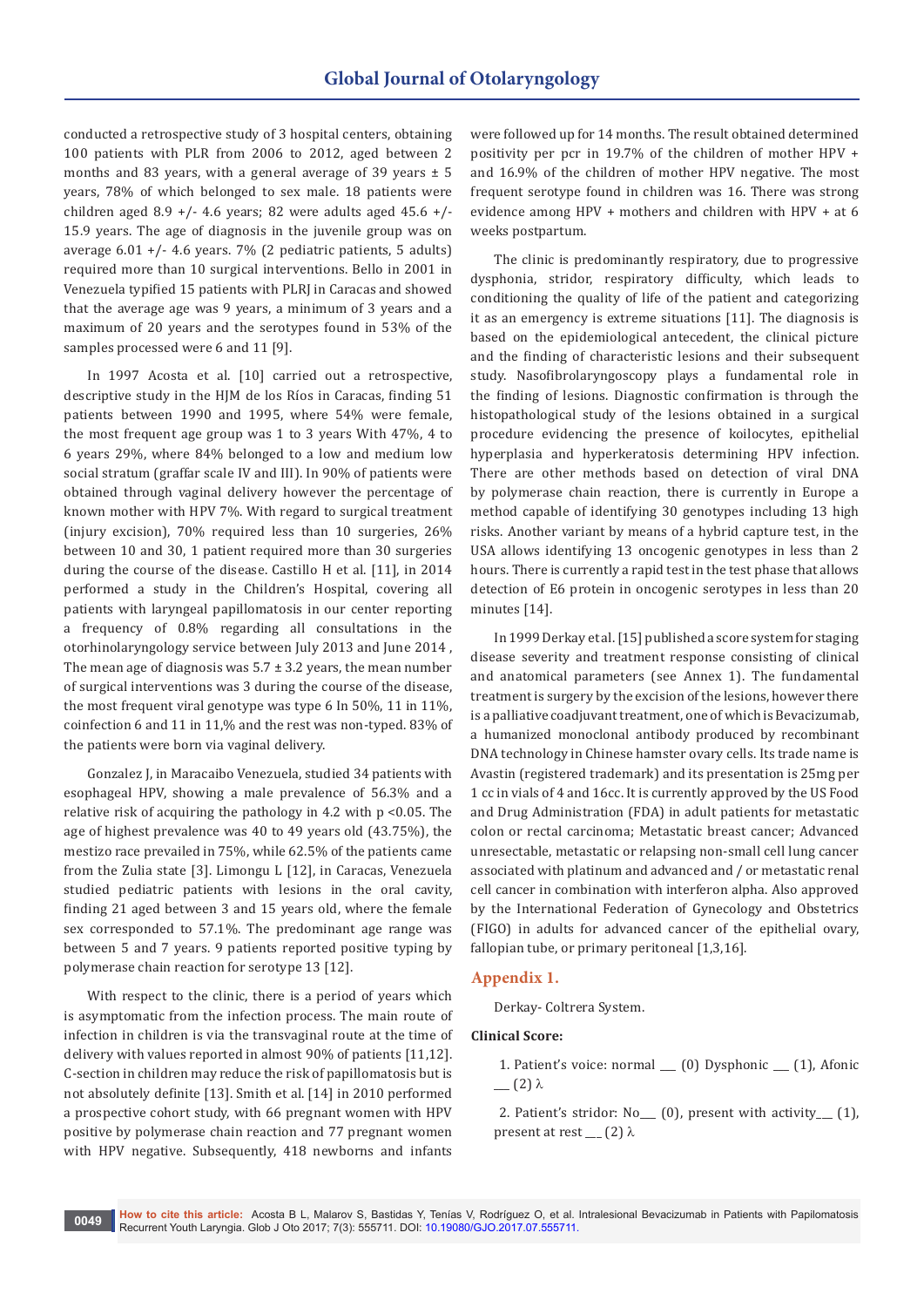3. Urgency of surgical intervention: No \_\_\_ (0) Elective\_\_\_\_ (1), Urgent  $(2)$ , Emergency  $(3)$   $\lambda$ 

 4. Respiratory distress: No \_\_\_ (0), Light \_\_\_ (1), Moderate \_\_\_ (2), severe  $(3)$ , Extreme  $(4)$   $\lambda$ 

Clinical Total Score =  $(0-11)$   $\lambda$ 

Anatomical Score:

# **LARYNX:**

Epiglottis: Lingual Face  $\_\_\$  Laryngeal Face  $\_\_\$ 

Arithenoepiglottic Replieges: Right Left  $\_\lambda$ 

Vent Ventricular Bands: Right \_\_\_ Left \_\_

Voc Vocal Strings: Right\_\_\_ Left \_\_

Aritenoids: Right $\rule{1em}{0.15mm}$  Left  $\rule{1em}{0.15mm}$ 

Previous Committee  $\_\lambda$ 

Subsequent Committee λ

Subglotis  $\lambda$ 

WINDPIPE

Trachea:  $\lambda$ 

Bronquio: Derecho\_\_\_ Izquierdo\_\_ λ

Tracheostomy stoma  $\_\_\_\lambda$ 

#### **OTHERS:**

Nose\_\_\_\_\_\_\_

Palate

Pharynx

Esophagus  $\_\_\lambda$ 

Other\_\_\_\_\_\_\_\_ Total Anatomical Score  $(0-75)$  \_\_\_\_\_\_\_  $\lambda$ 

C. Total Score = Clinical Score + Anatomical Score  $(0-86)\lambda$ 

Its mechanism of action is blocking angiogenesis through selective binding to vascular endothelial growth factor, a key protein for angiogenesis. Adverse effects may include allergic reactions, bleeding in different organs and systems, intestinal perforation, pulmonary thromboembolism, hypertension, rhythm disorder, thrombocytopenia, leucopenia, gastrointestinal pictures, weakness, dizziness, headache, seizures among others that are less frequently. The dose established by the FDA is for tumors and this varies according to weight and tumor, there are no pediatric doses established, however there are jobs that report doses from 5 to 7.5 in children [16]. In 2009, Zeitels et al. [17] reported that the local application of bevacizumab in laryngeal HPV lesions significantly reduces viral load by blocking angiogenesis. In 2010, Maturo S and Hartnick CI administered injections of Bevacizumab after the excision of laryngeal papillomas with KTP laser from pediatric patients, concluding that prolonging the time between treatments and reducing them annually [18].

# **General Objective**

To evaluate the use of intralesional Bevacizumab in patients with Recurrent Juvenile Laryngeal Papillomatosis of the Otorhinolaryngology Service of JM de los Ríos Children's Hospital.

# **Specific goal**

a) To determine the frequency according to age, sex and serotype of HPV in patients with Laryngeal Papillomatosis.

b) Evaluate the evolution of patients using the Derkay-Coltrera System score.

c) Identify the presence of local and / or systemic adverse effects after treatment.

## **Materials and Methods**

# **a. Kind of investigation**

A prospective, exploratory, experimental and quantitative study was performed.

#### **b. Population**

The population was represented by patients with Recurrent Juvenile Laryngeal Papillomatosis who attended the Otorhinolaryngology consultation of the JM de los Ríos Children's Hospital during the period between January 2014 and May 2015.

**A. Inclusion criteria:** Age group: patients aged between 2 and 17 years with a diagnosis of PLJR who attend the J M de los Ríos Children's Hospital located in the city of Caracas, Venezuela.

**B. Exclusion criteria:** Patients who did not comply with the protocol, laryngeal congenital malformations.

#### **c. Sample**

For the purpose of the investigation, the type of sample used was non-probabilistic, opinionated or deliberate. It was represented by 17 patients aged between 2 and 17 years.

# **Methods, techniques and instruments of data collection**

A standard protocol was used for data collection, personal data, age at the beginning of the study, age of diagnosis of the pathology, number of recurrences of laryngeal lesions, clinical and anatomical data of lesions based on the Derkay-Coltrera score System [15], which was applied for each surgical intervention and infiltration of Bevacizumab. Direct laryngoscopy plus excision with laryngeal microsurgery forceps of the bulky diseased tissue was performed, maintaining the mucosal covering of the vocal cords. Subsequent to previous consent of the parents, the infusion of Bevacizumab with a larynx needle was performed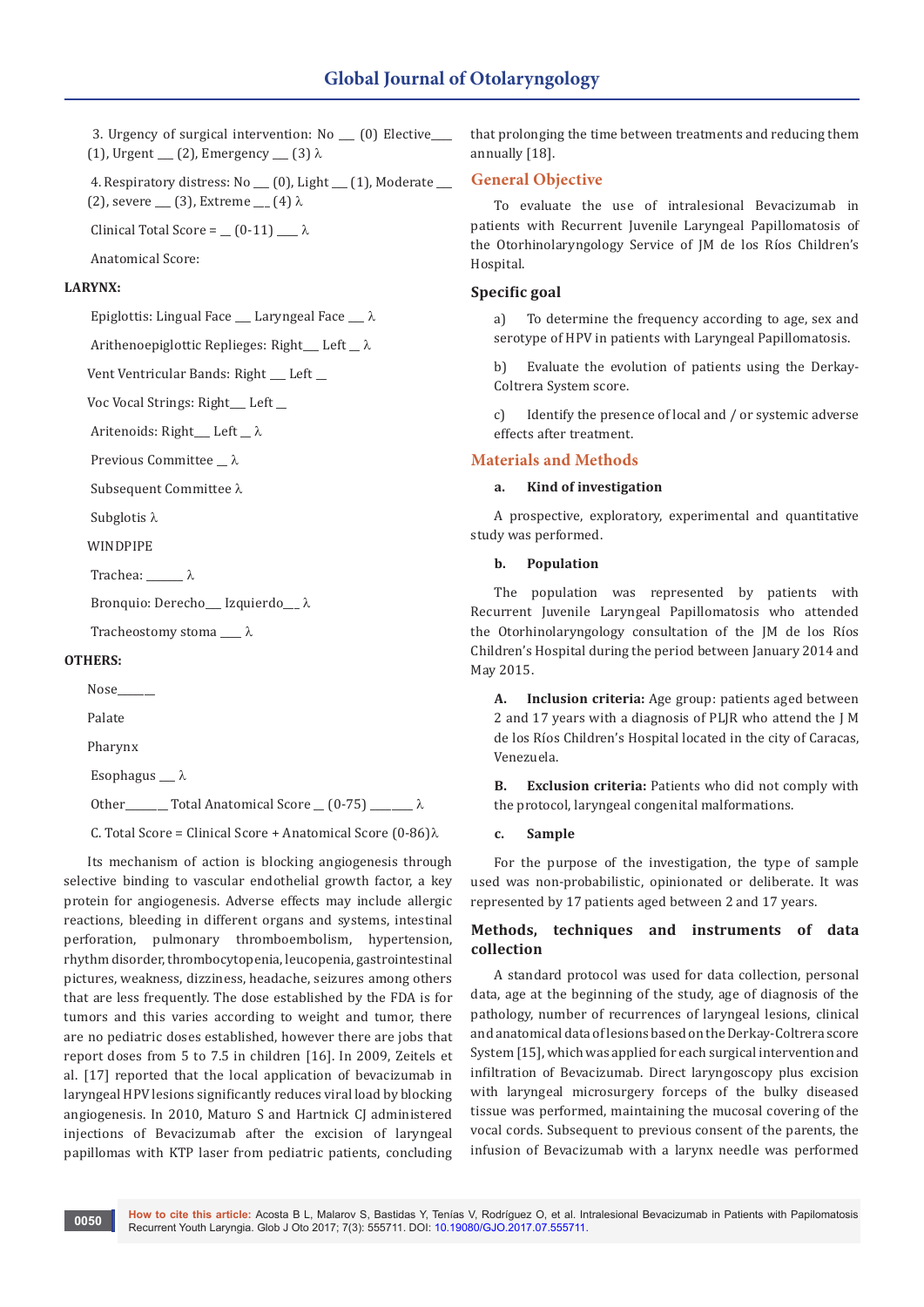at a maximum of 3.0 ml at a concentration of 25 mg / 5 mL in the areas most affected by the papilloma. Before and after surgery, a complete laboratory profile was performed: complete hematology, prothrombin time, partial thromboplastin time, blood glucose, bun, creatinine, transaminases, total proteins, albumin, total and fractional bilirubin, LDH, HIV serology and VDRL.

#### **Techniques of information analysis**

The quantitative variable age was calculated descriptive statistics: the arithmetic mean ± standard error, standard deviation, minimum value, maximum and coefficient of variation. From a quantitative perspective, the variables will be analyzed from tables of simple frequency distributions (absolute and relative) and double input for the visualization of two variables simultaneously. To associate these variables we will use the nonparametric analysis of Chi square for independence between variables. Everything will be analyzed from the statistical processor Statgraphics Plus 5.1 adopting as values of statistical significance p lower than 0,05.

# **Results**

(Table 1) (Figure 1) Seventeen patients were included between 2 and 17 years of age. The male sex was represented by 10 patients, with 58.8% of the sample being studied, while the female sex represented 41.2% (7 patients) (Table 2) (Figure 2). The largest number of patients was in the range of 3 to 6 years, represented by 8 corresponding to 50% of the sample, 7 patients were between 7 to 12 years old being 43, 7% and 1 patient corresponded to the range 13 to 16 being 6.25%. The male gender was higher in the range of 3 to 6 years as opposed to the 7 to 12 range where the female predominated. The mean age of diagnosis for males was 7.36 with a standard deviation of  $\pm$  4.08 years, while for females it was 7.57 with a standard deviation of  $\pm$  2.76 years (Table 3) (Figure 3).

**Table 1:** Distribution of patients by sex.

| <b>Sexo</b> | $N^{\Omega}$ | $\frac{0}{0}$ |
|-------------|--------------|---------------|
| Femenino    |              | 41,18         |
| Masculino   | 10           | 58,82         |
| Total       | 17           | 100           |

**Source:** Data obtained by instrument protocol.

![](_page_3_Figure_9.jpeg)

|             | <b>SEXO</b>   |   |               | <b>TOTAL</b> |               |
|-------------|---------------|---|---------------|--------------|---------------|
| <b>EDAD</b> | $\frac{0}{0}$ | M | $\frac{0}{0}$ | $\mathbf{r}$ | $\frac{0}{0}$ |
| 0 a 2       | U             |   |               |              | 0             |

3 a 6 | 2 | 12,5 | 6 | 37,5 | 8 | 50 7 a 12 5 31,25 2 12,5 7 43,75  $13 a 16$  0 0 1 6,25 1 6,25 Total 7 43,75 9 56,25 16 100

| <b>Table 2:</b> Distribution of patients according to age group. |  |  |  |
|------------------------------------------------------------------|--|--|--|
|                                                                  |  |  |  |

**Source:** Data obtained by instrument protocol

![](_page_3_Figure_13.jpeg)

**Table 3:** Distribution of patients according to HPV serotype.

| Serotipo      | $N^{\Omega}$ | $\frac{0}{0}$ |
|---------------|--------------|---------------|
| h             |              | 47,06         |
| 11            |              | 5,88          |
| $6 + 11$      |              | 5,88          |
| No tipificado |              | 41,18         |
| Total         | 17           | 100           |

**Source:** Data obtained by instrument protocol.

![](_page_3_Figure_17.jpeg)

The predominant serotype was type 6 HPV in 47%, 41% was not typified (no 6, not 9, not 11), 1 patient (11%) reported positivity to 2 serotypes (6 and 11) (Table 4) (Figure 4). Regarding the clinical DCS score, 13 patients (76%) had a score between 3 and 4 initial points, 2 patients between 5 and 6 points and 1 patient was placed in 7 to 8 points before the first dose of Bcv was applied At the end of the cycle 100% (17 patients) were located with a score of 0 to 2 points, where 41% scored 0 points and 59% 1 point given for dysphonia (Table 5) (Figure 5). Regarding the anatomic DCS score, initially 16 patients, corresponding to 82% presented a score between 0 and 2, being the maximum score of 7 points in 2 patients, which presented lesions in the pharynx and esophagus. At the end of the cycle 94% was between 0 and 2 points where 65% obtained 0 point,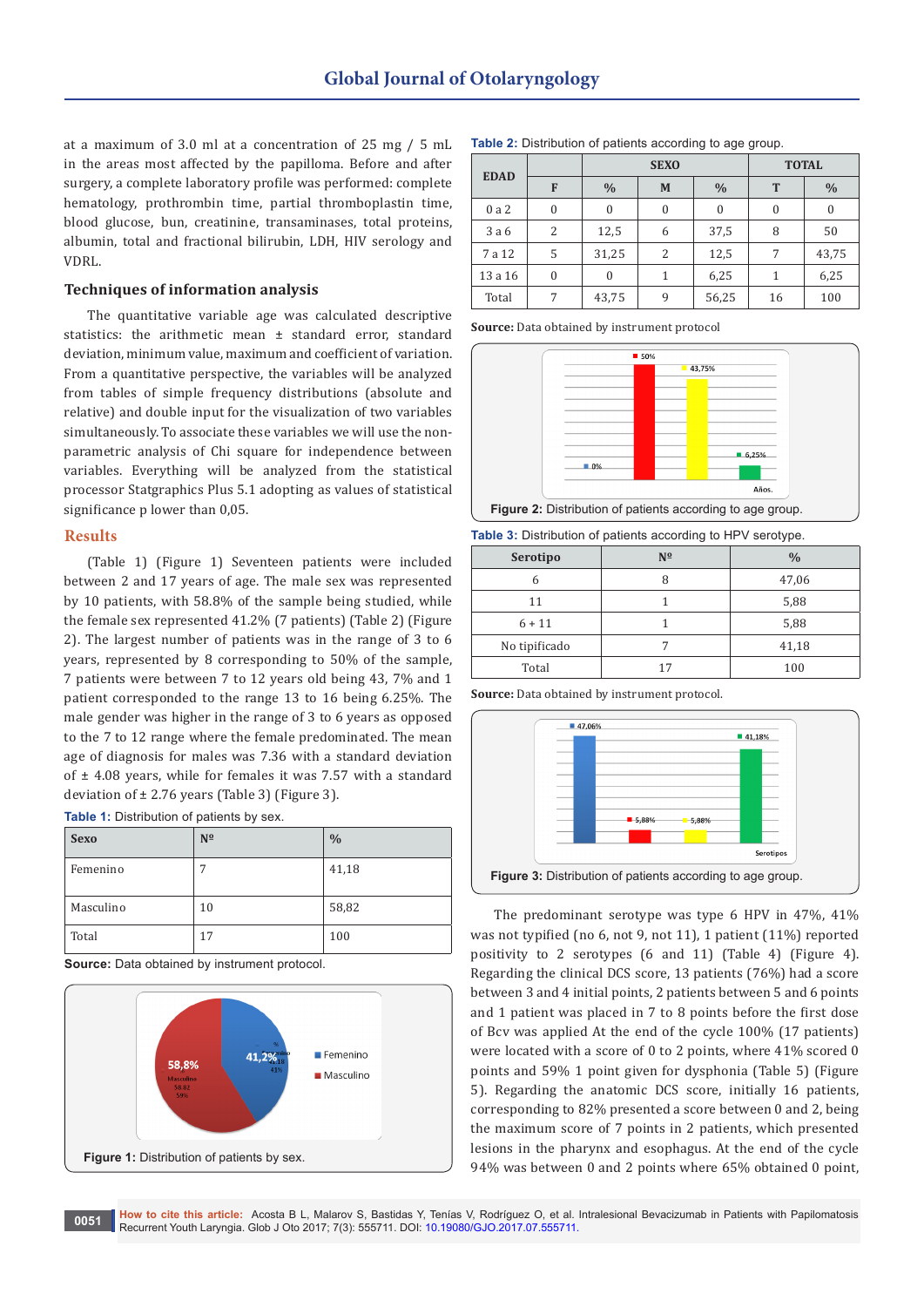the maximum score was determined by flat lesions that could not be removed surgically.

| Table 4: Score Score Derkay Clinical system with dose of Bcv. |  |  |  |
|---------------------------------------------------------------|--|--|--|
|---------------------------------------------------------------|--|--|--|

| Score Anatómico |            |            |  |
|-----------------|------------|------------|--|
| Puntaje         | $1°$ dosis | $3o$ dosis |  |
| 0a2             |            | 17         |  |
| 3a4             | 13         |            |  |
| 5 a 6           |            |            |  |
| 7 a 8           |            |            |  |

**Source:** Data obtained by instrument protocol.

![](_page_4_Figure_5.jpeg)

**Table 5:** Score Derkay Score anatomical system with dose of Bcv.

| <b>Score Clínico</b> |            |            |  |
|----------------------|------------|------------|--|
| Puntaje              | $1°$ dosis | $3°$ dosis |  |
| 0a2                  |            | 16         |  |
| 3a4                  | 14         |            |  |
| 5 a 6                |            |            |  |

**Source:** Data obtained by instrument protocol.

![](_page_4_Figure_9.jpeg)

#### **Analysis and Discussion**

Regarding the distribution of PLJR in relation to sex, our study coincides with Alarcón et al in Colombia, where male sex is more frequent in pediatric ages. However, it does not coincide with the study carried out by Acosta in 1997 in our hospital where the female sex corresponded to 54% and with Bello who reported predominance of the female sex [9,10]. The mean age of our study was 7.36 for males and 7.5 years for females, being greater than that obtained by Acosta where it was 3.7 years. Alarcón reported an average of 6.01 years and Bello of 9 years [8-10]. The highest number of patients was in the range of 3 to 6 years corresponding to 50% of the sample coinciding with the

works of Acosta, Alarcón and Bello. Our mean age of diagnosis for males was 7.36 with a standard deviation of  $\pm$  4.08 years, while for females it was 7.57 with a standard deviation of  $\pm 2.76$ years that there is a coincidence with the literature [1].

World literature reports serotype 6 and 11 as the cause of 90% of PLJR and this coincides with our results, however, there is a considerable percentage of non-typified patients that also coincides with other studies (Alarcon) and this is due to Diagnostic typing methods do not cover all serotypes. Regarding the patient who presented copatogenicity of 2 serotypes presented extra laryngeal lesions in the esophagus and pharynx and was the one who presented the highest score in DSC. A good outcome was observed regarding the evolution with bevacizumab, with improvement in 100% of the patients with respect to the average score and maximum score; however, 59% of the patients maintained dysphonia and 35% presented an anatomical score Due to flat lesions that could not be eliminated with the treatment. Regarding the dose administered, the literature agrees with Horcasitas [19] in an article in 2011 presenting a case of a 9-year-old female patient with PLJR for HPV 6 who underwent excision of lesion and infiltration in areas of lesions Cidofovir and bevacizumab at a dose of 15mg / 1cc with repeated doses of bevacizumab at 3 occasions every 21 days with favorable evolution, with an initial DCS index of 14 points and subsequent to the treatment of zero points without Relapses, did not report adverse effects to the drug. In our study, there was no impact on liver function or any other adverse effect in 100% of patients, demonstrating that in our study.

Bevacizumab is a safe drug and coincides with several studies. Recently Connor et al. Conducted a study with 3 groups of (Bevacizumab, cidofovir and physiological solution), infiltrating bevacizumab (Avastin) into vocal cord at doses of 0.5 cc on 4 occasions over a period of 8 weeks versus infiltration of saline and cidofovir and demonstrated that histopathologically Edema, infiltration and cellular atypia was found in the 3 groups of pigs, concluding that the infarction of Bcv, cidofovir in a single or combined form did not produce significant changes in the porcine vocal cord from the histopathological point of view and recommended studies after a higher dose (twenty) [20].

Best SR conducted a study evaluating 2 cohort studies for adult patients, a first group consisting of patients with a known diagnosis of laryngeal papillomatosis and who had received 1 single dose of Bcv of 7.5 12.5 mg, given them Infiltrated two high doses of Bcv (15 to 50 mg total), with subsequent paraclinic controls following each dose of the drug. The second group received sublesional Bcv at doses of 15 to 80mg in total without paraclinic controls. In total, 100 doses of Bcv were administered, 87 in the office and 13 in the operating room with an average of 30 mg per dose in a range of 15 to 88 mg in total. There were no local or systemic complications of Bcv in any of the 2 groups, concluding that Bcv is safe at high doses in adult patients with laryngeal papillomatosis [21].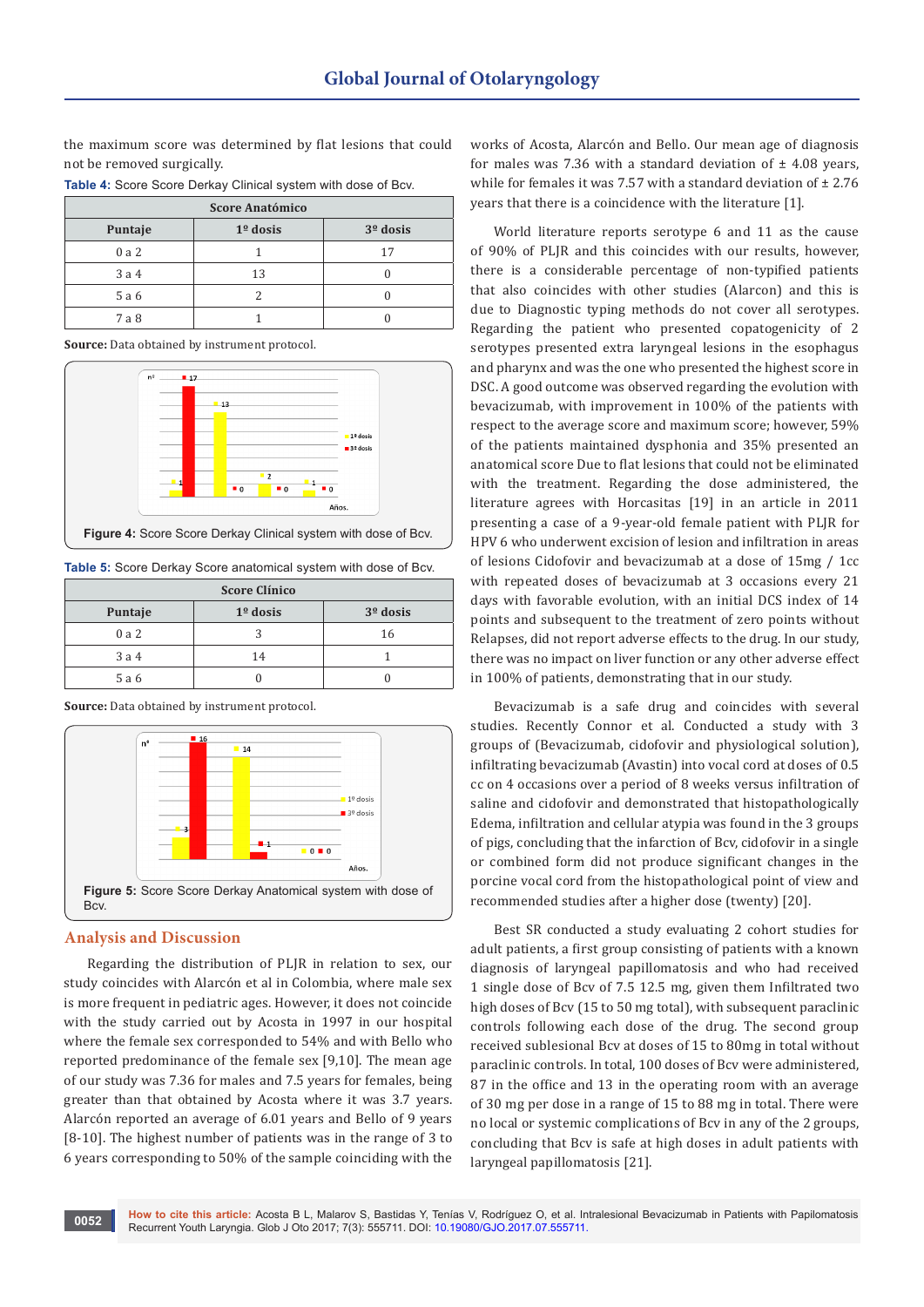Zeitels et al. [22] in 2009 performed a prospective study, applied pulsed KTP laser with angiolytic effect and Bcv in 5 opportunities with intervals of 4 to 6 weeks at doses of 5 to 10 mg. The results were compared with patients who only received the laser and showed that in 90% of the patients the recurrence decreased. 4 warranted another dose of Bcv between 8 and 12 weeks. No patient required surgical treatment and all had satisfactory evolvement of vocal function. Later in 2011, he carried out another prospective study with 20 adult patients with HPV lesions in both Vocal cords to which applied KTP laser with angiolytic effect in 4 opportunities with average time of 6 weeks between each application, while infiltrating bevacizumab sublesional in concentration of 7.5 to 12.5 mg in 0.3 to 0.5 cc On a string and contralaterally injected saline solution. In his study there were no local or systemic complications.

After the Bcv cycle, 3 patients had no disease, 16 had reduced lesions and only 1 patient had an increase in disease. There was improvement in all vocal quality parameters after treatment [23]. Best et al. [24,25] in 2013 studied 10 patients aged 18 months to 18 years who had more than 4 surgeries per year. Bcv was applied at 2.5 / ml concentration in 3 doses with intervals of between 2 and 3 weeks associated with pulsed KTP laser. Regarding the results, the time interval between procedures increased 5.9 weeks after infiltration ( $p = .002$ ). The mean number of surgeries per year decreased as did the DCS score.

#### **Conclusion**

It was determined in our study that PLJR in a benign disease that predominates in pre-school age with a certain tendency to male gender and where serotype 6 prevails. The use of bevacizumab as a coadjuvant therapy is an alternative that provides effectiveness by reducing the values of the Derkay-Coltrera System and is a safe medication.

#### **Recommendations**

a) It is suggested and proposed to carry out subsequent studies of a control case and a larger sample.

b) It would be important to evaluate different dose ranges for bevacizumab.

#### **References**

- 1. Suarez C (2010) Treatise on otolaryngology and head and neck surgery. (2<sup>nd</sup> edn).
- 2. (2014) American Cancer Society. Cancer Facts & Figures 2014. American Cancer Society, Atlanta, USA.
- 3. [Gonzalez Jackeline \(2010\) Epidemiological factors associated with](http://tesis.luz.edu.ve/tde_busca/arquivo.php?codArquivo=2996)  [human papillomavirus infection in the esophagus. University of Zulia,](http://tesis.luz.edu.ve/tde_busca/arquivo.php?codArquivo=2996)  [Venezuela, South America.](http://tesis.luz.edu.ve/tde_busca/arquivo.php?codArquivo=2996)
- 4. [Lörincz AT \(1996\) Molecular Methods for Detection of Human](https://www.ncbi.nlm.nih.gov/pubmed/8869954)  [Papillomavirus Infection. Obstet Gynecol Clin North Am 23\(3\): 707-](https://www.ncbi.nlm.nih.gov/pubmed/8869954) [715.](https://www.ncbi.nlm.nih.gov/pubmed/8869954)
- 5. Lazo P (1988) Human Papillomaviruses in Oncogenesis. Bioessay 9: 158-162.
- 6. [Abamson AL, Steimberg BM, Winkler B \(1987\) Laryngeal](https://www.ncbi.nlm.nih.gov/pubmed/3035299)

[Papillomatosis: Clinical, Histopathologic and Molecular Studies.](https://www.ncbi.nlm.nih.gov/pubmed/3035299)  [Laryngoscope 97: 687-695.](https://www.ncbi.nlm.nih.gov/pubmed/3035299)

- 7. [Morgan AH, Bitsch RP \(1986\) Recurrent respiratory papillomatosis in](https://www.ncbi.nlm.nih.gov/pubmed/3769839)  [children a retrospective study of management and complications. Ear](https://www.ncbi.nlm.nih.gov/pubmed/3769839)  [Nose Throat J 65\(9\): 19-28.](https://www.ncbi.nlm.nih.gov/pubmed/3769839)
- 8. [Alarcón H \(2013\) Description of socio-demographic and clinical](http://repository.unimilitar.edu.co:8080/handle/10654/12243)  [characteristics and therapeutic outcomes in patients with recurrent](http://repository.unimilitar.edu.co:8080/handle/10654/12243)  [respiratory papillomatosis in 3 hospitals in Bogotá. Militar University](http://repository.unimilitar.edu.co:8080/handle/10654/12243)  [of New Granada.](http://repository.unimilitar.edu.co:8080/handle/10654/12243)
- 9. [Beautiful Alford, Caibe RG \(2001\) Typification of human papillomavirus](http://www.scielo.org.ve/scielo.php?script=sci_arttext&pid=S0798-04692001000100009&lng=en&nrm=iso&tlng=en)  [in juvenile recurrent laryngeal papillomatosis. Rfm \[online\] 24\(1\): 62-](http://www.scielo.org.ve/scielo.php?script=sci_arttext&pid=S0798-04692001000100009&lng=en&nrm=iso&tlng=en) [65.](http://www.scielo.org.ve/scielo.php?script=sci_arttext&pid=S0798-04692001000100009&lng=en&nrm=iso&tlng=en)
- 10. Acosta L, Carrasquel B (1997) Laryngeal papillomatosis at J M de los Ríos Hospital, 1990 to 1995. Acta otorr venez 9(2): 43-61.
- 11. Castillo H, Gonzalez M. Juvenile laryngeal papillomatosis and its relation to genital infection by human papillomavirus during pregnancy. Thesis. Central University of Venezuela, South America.
- 12. [Limongi Lilian \(2006\) Prevalence of human papillomavirus infection](http://www.scielo.org.ve/scielo.php?script=sci_arttext&pid=S0001-63652006000200020)  [in the oral cavity in pediatric patients. Central University of Venezuela,](http://www.scielo.org.ve/scielo.php?script=sci_arttext&pid=S0001-63652006000200020)  [South America.](http://www.scielo.org.ve/scielo.php?script=sci_arttext&pid=S0001-63652006000200020)
- 13. [Shah K \(1984\) Rarity of cesarean delivery in cases of juvenile onset](https://www.ncbi.nlm.nih.gov/pubmed/3785792)  [respiratory papillomatosis. Laryngoscope 68\(6\): 795-799.](https://www.ncbi.nlm.nih.gov/pubmed/3785792)
- 14. [Smith E \(2010\) Evidence for vertical transmission of HPV from](https://www.hindawi.com/journals/idog/2010/326369/)  [mothers to infants. Infect Dis Obstet Gynecol 326-369.](https://www.hindawi.com/journals/idog/2010/326369/)
- 15. [Concha M \(2007\) Diagnosis and therapy of the human papilloma virus.](http://www.scielo.cl/pdf/rci/v24n3/art06.pdf)  [Rev Chil Infect 24\(3\): 209-214.](http://www.scielo.cl/pdf/rci/v24n3/art06.pdf)
- 16. [Derkay CS, Malis DJ, Zalzal G, Wiatrak BJ, Kashima HK, et al. \(1998\)](https://www.ncbi.nlm.nih.gov/pubmed/9628513)  [A staging system for assessing severity of disease and response to](https://www.ncbi.nlm.nih.gov/pubmed/9628513)  [therapy in recurrent respiratory papillomatosis. Laryngoscope 108\(6\):](https://www.ncbi.nlm.nih.gov/pubmed/9628513)  [935-937](https://www.ncbi.nlm.nih.gov/pubmed/9628513)
- 17. [European Medicines Agency \(2014\) Bevacizumab. Technical data](http://www.ema.europa.eu/docs/en_US/document_library/EPAR__Product_Information/human/000582/WC500029271.pdf)  [sheet or summary of product characteristics.](http://www.ema.europa.eu/docs/en_US/document_library/EPAR__Product_Information/human/000582/WC500029271.pdf)
- 18. [Zeitels SM, Barbu AM, Landau-Zemer T, Lopez-Guerra G, Burns JA, et](https://www.ncbi.nlm.nih.gov/pubmed/22097147)  [al. \(2011\) Local injection of bevacizumab \(Avastin\) and angiolytic KTP](https://www.ncbi.nlm.nih.gov/pubmed/22097147)  [laser treatment of recurrent respiratory papillomatosis of the vocal](https://www.ncbi.nlm.nih.gov/pubmed/22097147)  [folds: a prospective study. Ann Otol Rhinol Laryngol 121\(9\): 367.](https://www.ncbi.nlm.nih.gov/pubmed/22097147)
- 19. [Maturo SC, Hartnick CJ \(2012\) Juvenile-Onset Recurrent Respiratory](https://www.ncbi.nlm.nih.gov/pubmed/22472239)  [Papillomatosis. Adv Otorhinolaryngol 73: 105-108.](https://www.ncbi.nlm.nih.gov/pubmed/22472239)
- 20. [Horcasitas \(2011\) Manejo de la papilomatosis laríngea juvenil con](http://www.medigraphic.com/pdfs/anaotomex/aom-2011/aom113f.pdf)  [tratamiento intralesional combinado de cidofovir y bevacizumab. An](http://www.medigraphic.com/pdfs/anaotomex/aom-2011/aom113f.pdf)  [ORL Mex 56\(3\).](http://www.medigraphic.com/pdfs/anaotomex/aom-2011/aom113f.pdf)
- 21. [Connor MP \(2014\) Effect of vocal fold injection of cidofovir and](http://www.ncbi.nlm.nih.gov/pubmed/24288019.)  [bevacizumab in a porcine model. JAMA Otolaryngol Head Neck Surg](http://www.ncbi.nlm.nih.gov/pubmed/24288019.)  [140\(2\): 155-159.](http://www.ncbi.nlm.nih.gov/pubmed/24288019.)
- 22. [Best SR \(2012\) Safety and dosing of bevacizumab \(avastin\) for the](http://www.ncbi.nlm.nih.gov/pubmed/23012897)  [treatment of recurrent respiratory papillomatosis. Ann Otol Rhinol](http://www.ncbi.nlm.nih.gov/pubmed/23012897)  [Laryngol 121\(9\): 587-593.](http://www.ncbi.nlm.nih.gov/pubmed/23012897)
- 23. [Zeitels SM \(2009\) Microlaryngoscopic and office-based injection of](http://www.ncbi.nlm.nih.gov/pubmed/19845188)  [bevacizumab \(Avastin\) to enhance 532-nm pulsed KTP laser treatment](http://www.ncbi.nlm.nih.gov/pubmed/19845188)  [of glottal papillomatosis. Ann Otol Rhinol Laryngol Suppl 201: 1-13.](http://www.ncbi.nlm.nih.gov/pubmed/19845188)
- 24. [Zeitels SM \(2011\) Local injection of bevacizumab \(Avastin\) and](http://www.ncbi.nlm.nih.gov/pubmed/22097147)  [angiolytic KTP laser treatment of recurrent respiratory papillomatosis](http://www.ncbi.nlm.nih.gov/pubmed/22097147)  [of the vocal folds: a prospective study. Ann Otol Rhinol Laryngol](http://www.ncbi.nlm.nih.gov/pubmed/22097147)  [120\(10\): 627-634.](http://www.ncbi.nlm.nih.gov/pubmed/22097147)
- 25. [Rogers DJ \(2013\) Use of adjuvant intralesional bevacizumab for](http://www.ncbi.nlm.nih.gov/pubmed/23681032)  [aggressive respiratory papillomatosis in children. JAMA Otolaryngol](http://www.ncbi.nlm.nih.gov/pubmed/23681032)  [Head Neck Surg 139\(5\): 496-501.](http://www.ncbi.nlm.nih.gov/pubmed/23681032)

**How to cite this article:** Acosta B L, Malarov S, Bastidas Y, Tenías V, Rodríguez O, et al. Intralesional Bevacizumab in Patients with Papilomatosis **0053 Recurrent Youth Laryngia.** Glob J Oto 2017; 7(3): 555711. DOI: [10.19080/GJO.2017.07.555711.](http://dx.doi.org/10.19080/GJO.2017.07.555711) **DOI:** 10.19080/GJO.2017.07.555711.